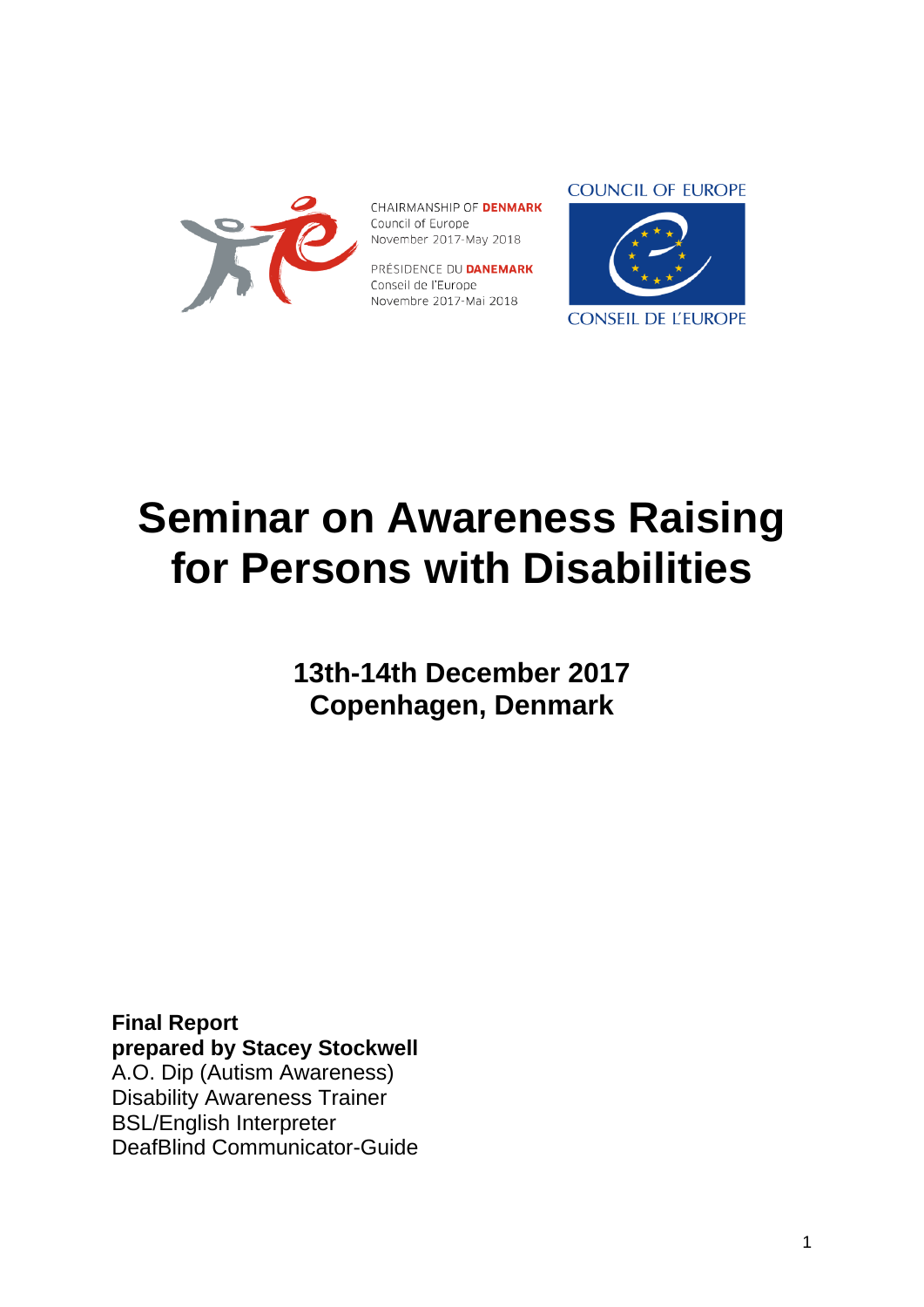# **Contents**

| Session 1: Role of media in awareness raising for persons with disabilities5           |
|----------------------------------------------------------------------------------------|
|                                                                                        |
|                                                                                        |
| Session 2: Awareness raising of persons with disabilities by changing the attitudes of |
|                                                                                        |
|                                                                                        |
|                                                                                        |
|                                                                                        |
|                                                                                        |
| Session 4: Breaking down prejudice in employment for persons with disabilities11       |
|                                                                                        |
|                                                                                        |
|                                                                                        |
|                                                                                        |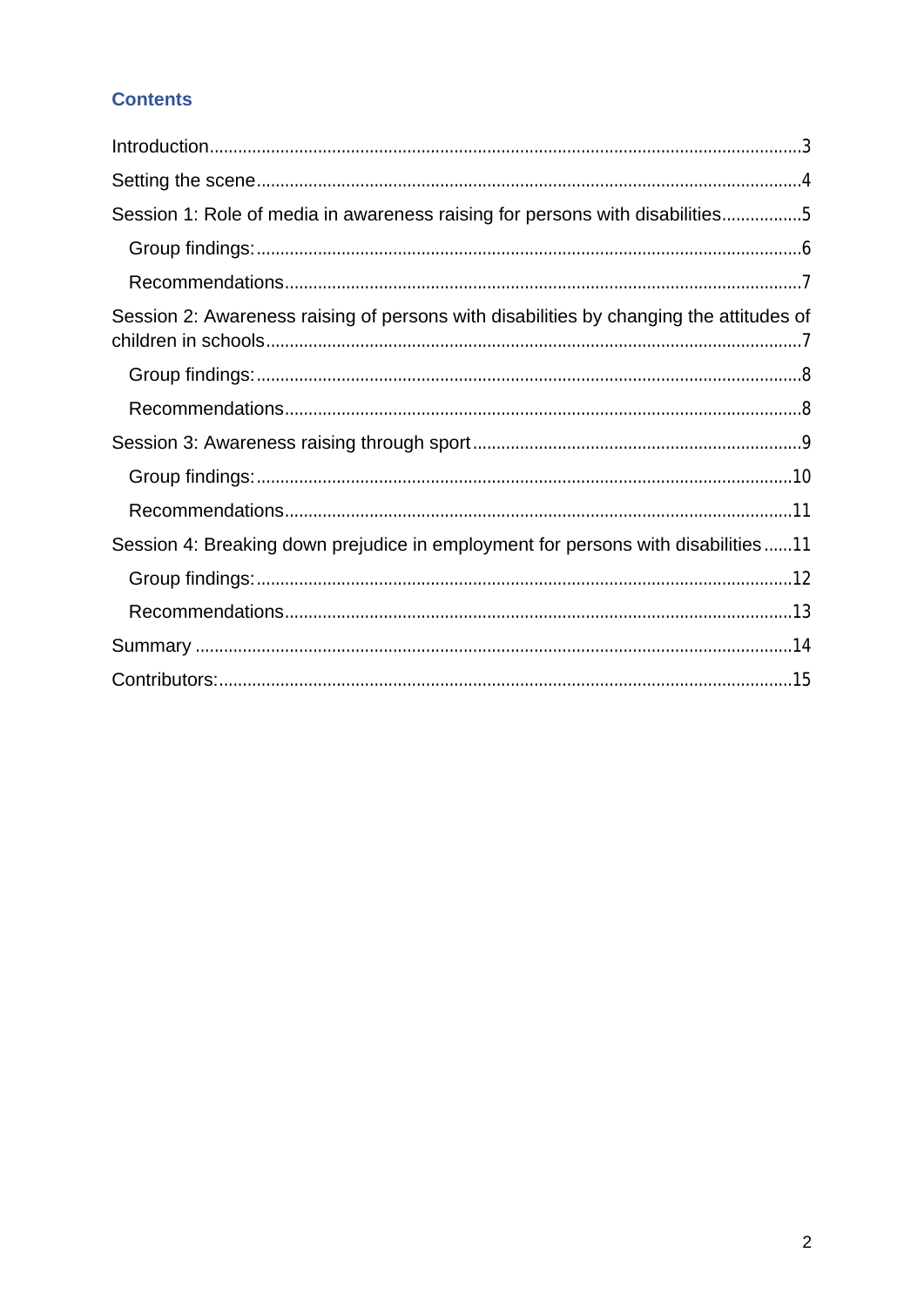# <span id="page-2-0"></span>**Introduction**

The Council of Europe and the Danish Ministry for Children and Social Affairs organised a seminar in Copenhagen, on 13-14 December 2017 to discuss awareness raising for persons with disabilities<sup>1</sup>. Held in the framework of the Danish Chairmanship of the Committee of Ministers of the Council of Europe (November 2017 – May 2018), the seminar contributed towards the implementation of the Council of Europe Strategy on the Rights of Persons with Disabilities, "Human Rights - A Reality for All<sup>"2</sup>. The seminar brought together government authorities, persons with disabilities and their representatives, service providers, non-governmental organisations and independent experts and private sector and media representatives.

The objective of this seminar was to support member States in their efforts to build partnerships and co-operation with media and civil society organisations dealing with the rights of persons with disabilities, persons with disabilities themselves, the private sector and other stakeholders to effectively raise awareness and counter prejudice and negative attitudes towards persons with disabilities<sup>3</sup>. This was done through: (1) the exchange of experience, expertise and practical examples of effective awareness raising strategies from the member States, civil society and the employment sector; (2) discussing challenges and difficulties in designing and implementing awareness raising strategies and strategies to overcome them; (3) the exchange of information on research, policies and strategies on awareness raising in areas under discussion: media, sports, employment and changing attitudes of children in schools, and (4) the preparation of a factsheet on awareness raising based on the findings, recommendations<sup>4</sup> and good practice from the seminar.

The seminar was opened by Hanne Stig Andersen, Head of Office for Persons with Disabilities, Liri Kopaçi-Di Michele, Head of Equality Division at the Council of Europe and Thorkild Olesen, Chairman of the Danish Disabled Persons' Organisation. The Coe strategy has five rights-based priority areas. They are:

- Equality and non-discrimination
- Awareness raising
- Accessibility
- Equal recognition before the law
- Freedom from exploitation, violence and abuse

<sup>1</sup> The term "persons with disabilities" is used throughout (with the exception of quotations), in keeping with the language of the United Nations. Convention and the Strategy.

<sup>&</sup>lt;sup>2</sup> Human rights: a reality for all – Council of Europe Disability Strategy 2017-2023, available at: [www.coe.int/en/web/disability/strategy-2017-2023.](http://www.coe.int/en/web/disability/strategy-2017-2023)

<sup>3</sup> All the presentation of this Seminar are available at:

<https://www.coe.int/en/web/disability/copenhagen-seminar-december-2017>

<sup>4</sup> The views and recommendations in this report do not necessarily reflect the views and recommendations of the Council of Europe and the member States.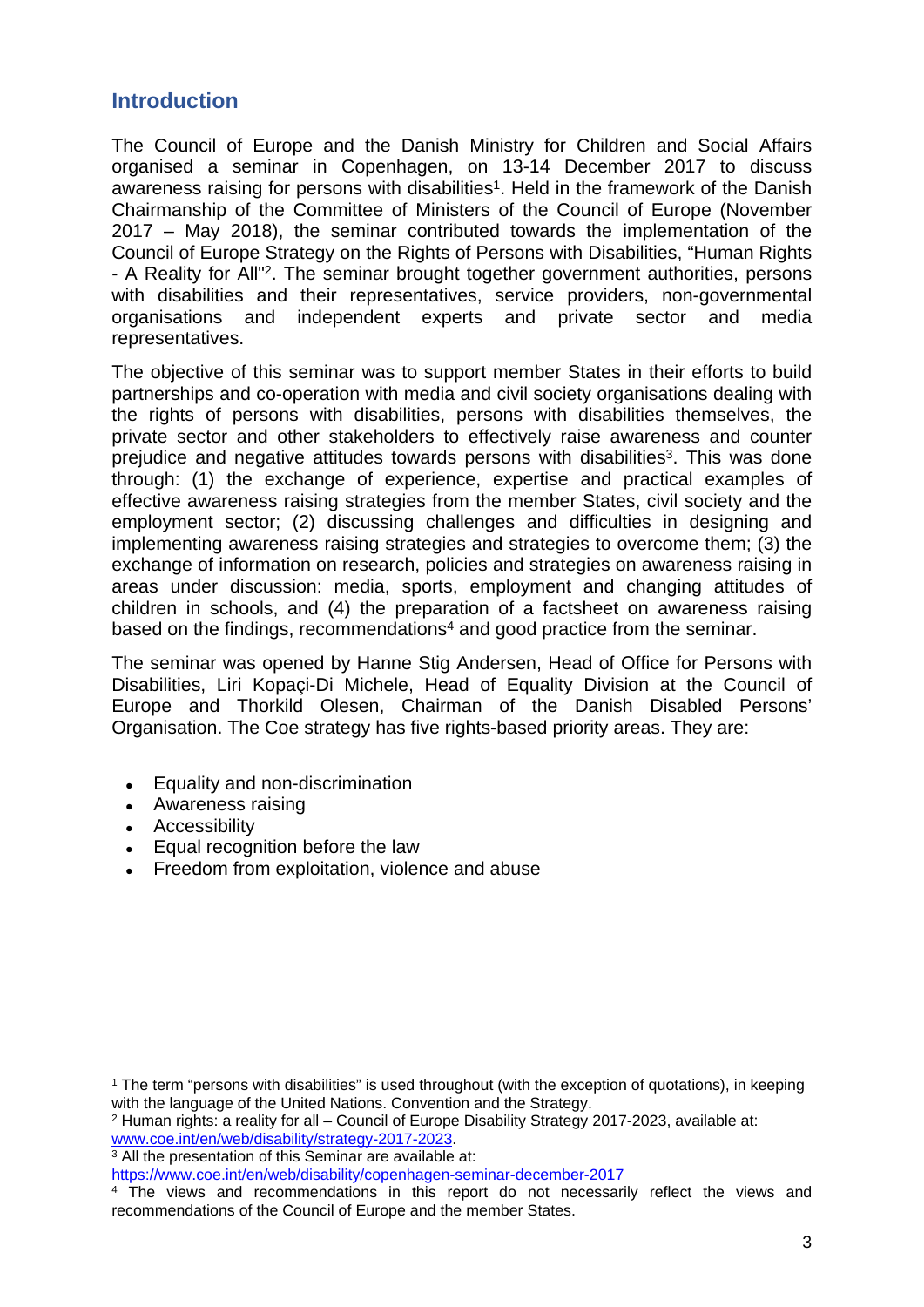# <span id="page-3-0"></span>**Setting the scene**

The scene was set by Alfredo Ferrante, Chair of the Committee of experts on the Rights of Persons with Disabilities, and Anette Laigaard, Chairperson of the Danish Disability Council who shared the following:

The Council of Europe recently undertook a study on awareness raising on the rights of persons with disabilities. Findings revealed that there are 80 million people in Europe with a disability. This reflects the 15% of the population, and one in four persons has a family member with a disability. Raising awareness is a key to ensuring the inclusion of persons with disabilities in society and our communities, as ignorance and stereotyping are major causes of the marginalisation of persons with disabilities. Passing legislation is not enough - there needs to be a cultural change if progress is to be made.

It is important to employ a competent strategy in the raising of awareness. A "push approach", where persons are instructed on how to behave or react, will be less effective, as persons are not likely to be motivated to comply. However, a "pull approach", working from the bottom up, involving persons with disabilities to help devise the strategy is more likely to result in a sustainable strategy. For example, awareness can be raised by employers by employing persons with disabilities - this not only gives the individuals independence and empowers them in their everyday lives, but also raises awareness in others (colleagues and/or customers) of their capabilities.

Equally important in the implementation of the strategy is ensuring that persons with disabilities are aware of their rights and involved in the process.

If we are to bring a positive change in the attitudes of people towards persons with disabilities, there needs to be a multi-channelled approach. Government, authorities and leaders have to be on board. The involvement of persons with disabilities themselves is of key importance, and they should be consulted with on the implementation of any strategy to raise awareness.

It is recognised that people who are not familiar with disability often harbour prejudice or fear of the unknown and this needs to be reduced. In addition, ignorance plays a large part in people's attitudes and behaviour towards persons with disabilities, as they are unsure of how to behave or react, afraid that they will do the wrong thing or offend. This often leads to them doing nothing, resulting in persons with disabilities feeling "invisible". Increased interaction between disabled and ablebodied persons should be encouraged and facilitated which will result in the raising of awareness, not only of the issues faced by persons with disabilities, but of the fact that they are actually just normal people who happen to have a disability.

In order for the strategy to succeed, it needs the involvement of all members of society. However, there are certain groups of people that are important to engage. Education for young children is crucial. If they become familiar with disability during childhood they are much less likely to adopt prejudice or stereotypes as adults. Education in schools is paramount. Employers need to realise that persons with disabilities have much to offer their organisations. Public authorities need to outwardly promote positive and proactive attitudes towards persons with disabilities. The involvement of persons with disabilities themselves is imperative.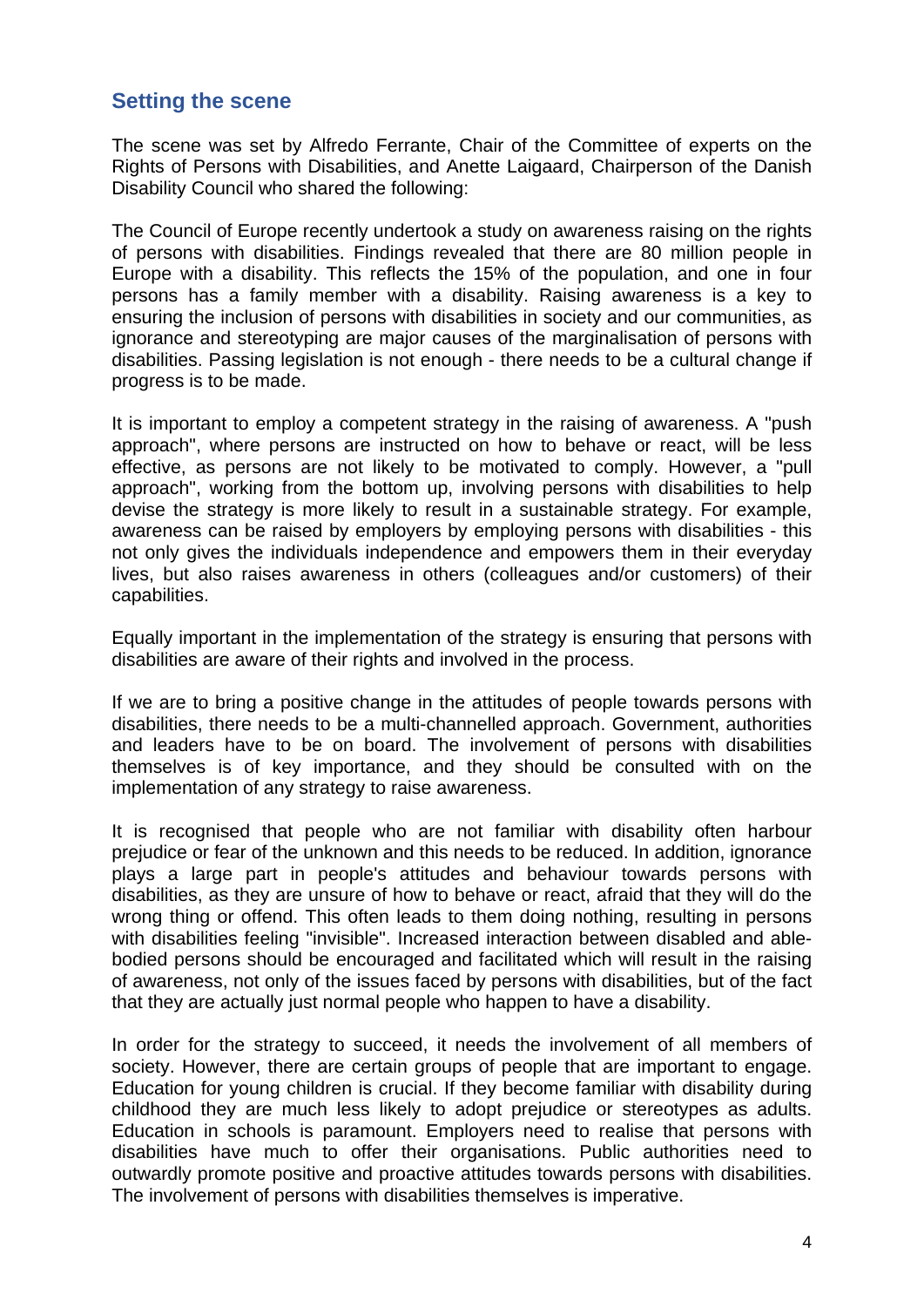There are challenges related to the effective implementation of this strategy, not least the financial resources required. However, the seminar contributors were unanimous in their conviction that it can be done. The engagement of volunteers to assist with implementation would be beneficial, particularly if persons with disabilities themselves were encouraged to participate. Implementation could be achieved through various sources including: the use of volunteers, Municipal Disability Councils, a strong image policy, the empowerment of persons with disabilities and various work opportunities.

# <span id="page-4-0"></span>**Session 1: Role of media in awareness raising for persons with disabilities**

Contributors: Deborah Jamieson - Officer for Disability Issues and Sam Phillips - Chief Marketing Officer, Omnicom Media Group UK

The focus of this session was the media's role in changing perceptions towards persons with disabilities. It was concluded that the media could play an important role in improving and changing people's attitudes towards persons with disabilities by using positive language and images - focusing on the person as opposed to the disability. In the UK alone, there is data to show that 67% of persons are uncomfortable with disability and 24% avoid talking to someone with a disability.

Raising motivation and expectation - only 9% of employers think that there is a strong business case for hiring a person with disability, making people more aware that persons with disabilities are an integral part of society. The video "Not Special Needs" illustrated these points especially focusing on how the use of terminology can be deemed by some as degrading or patronising.

There are some key challenges which need to be addressed. Persons with disabilities are still under-represented in portrayal in the media, often depicted as being less capable than persons who do not have a disability. There are also fewer persons with disabilities employed in the industry. Media organisations should represent the full community. If products are created with persons with disabilities in mind, it can affect positive social change.

When persons with disabilities are portrayed, the focus tends to be on their disability as opposed to their individuality and often concentrates on the medical aspect of their disability. The artistic abilities of persons with disabilities, for example in the Arts, are not consistently recognised by mainstream media.

Making persons with disabilities more visible in all types of media and not solely focusing on high-profile persons with disabilities ('ordinary' persons with disabilities' stories need to be told), will help to normalise people's perceptions. Two examples of how this could successfully be done were shown - the "We're the Superhumans - Rio Paralympics 2016<sup>5</sup>" trailer and The "Malteser" advert<sup>6</sup>. The latter came as a result of a competition organised by Channel 4 in the UK "to encourage brands and media and creative agencies to prominently feature disability and disabled talent in their

<sup>&</sup>lt;sup>5</sup> Available at: <http://www.wearethesuperhumans.com/>

<sup>6</sup> Available at: [http://www.channel4.com/info/press/news/mars-chocolate-uk-celebrates-diversity-in](http://www.channel4.com/info/press/news/mars-chocolate-uk-celebrates-diversity-in-new-ad-for-maltesers)[new-ad-for-maltesers](http://www.channel4.com/info/press/news/mars-chocolate-uk-celebrates-diversity-in-new-ad-for-maltesers)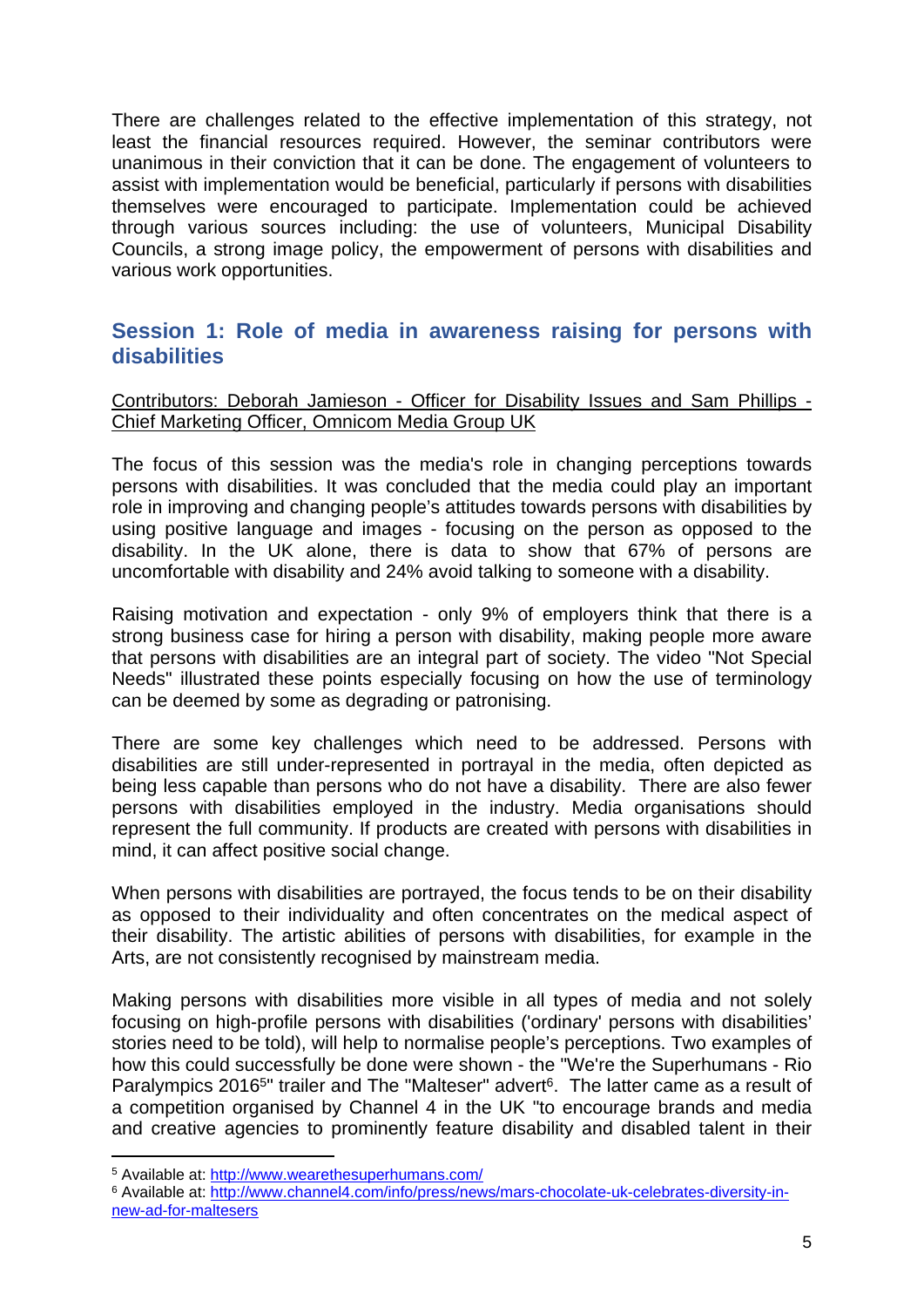advertising campaigns." This advert used sexuality and humour which showed persons with disabilities as everyday people and from a business perspective led to a 7% increase in people liking the brand. This in turn has encouraged the parent company "Mars" to continue on this marketing campaign with the focus on diversity being a brand advantage.

Broadcasters and marketing companies need to use persons with disabilities in all areas of their work (not just on screen but off screen too). The industry needs to recognise the spending power of persons with disabilities (in the UK alone the Purple Pound<sup>7</sup>, which is the money that could be contributed by persons with disabilities is worth £249 Billion).

Christina Davidsen - Presenter, "Del Handicappede Talkshow<sup>8</sup>".

In Denmark, there is a talk show hosted by Christina Davidsen called "Del Handicappede Talkshow", aimed at challenging the stereotypes surrounding disability. Of the many, one of them includes persons who do not have a disability thinking that persons with physical disabilities also have "something wrong with their brains". This leads them to speak slowly and shout at a person rather than talk normally! Christina Davidsen herself appeared on Channel 4's extremely successful series "The Undateables" which aimed to raise awareness of persons with disabilities by showing that they are well rounded, funny and likable.

# <span id="page-5-0"></span>**Group findings:**

Positive messages, e.g. "Yes we can", coupled with humour and down-to-earth images can be extremely useful. We should include persons with disabilities, not just on screen, but as part of the whole process from original conception to dialogue and planning and, finally, the finished piece. We need to make the business case as well as the moral case. With only 9% of employers in the UK thinking that there is strong business case for hiring a disabled person, it is imperative that they fully understand how valuable doing so can be to their business. Basic awareness training for staff can go a long way towards achieving this.

The type of language used by the media needs to be addressed as they can have a strong influence on changing people's perceptions. An example of good practice from Austria was given where they have an online newspaper which gives guidelines to journalists on how to approach disability and gives them appropriate phrases and positive language to use<sup>9</sup>. It is crucial for the media to portray persons with disabilities in 'prime time' as an all-inclusive approach rather than side-line them. In the UK 'Sign Zone<sup>10</sup>' is a television channel that shows British Sign Language interpreted programmes from midnight until 4.00am. This assumes that deaf people who use British Sign Language (BSL) as a first language are awake between these hours.

<sup>&</sup>lt;sup>7</sup> Available at: [http://www.bbc.com/news/av/business-39040760/the-power-of-the-purple-pound](http://www.bbc.com/news/av/business-39040760/the-power-of-the-purple-pound-explained)[explained](http://www.bbc.com/news/av/business-39040760/the-power-of-the-purple-pound-explained)

<sup>&</sup>lt;sup>8</sup> Available at: <http://www.dch.dk/Nyheder/det-handicappede-talkshow-g%C3%A5r-i-luften>

<sup>&</sup>lt;sup>9</sup> Available at: [www.barrierefreiemedien.at](http://www.barrierefreiemedien.at)

<sup>10</sup> Available at:<http://www.bslzone.co.uk/watch/>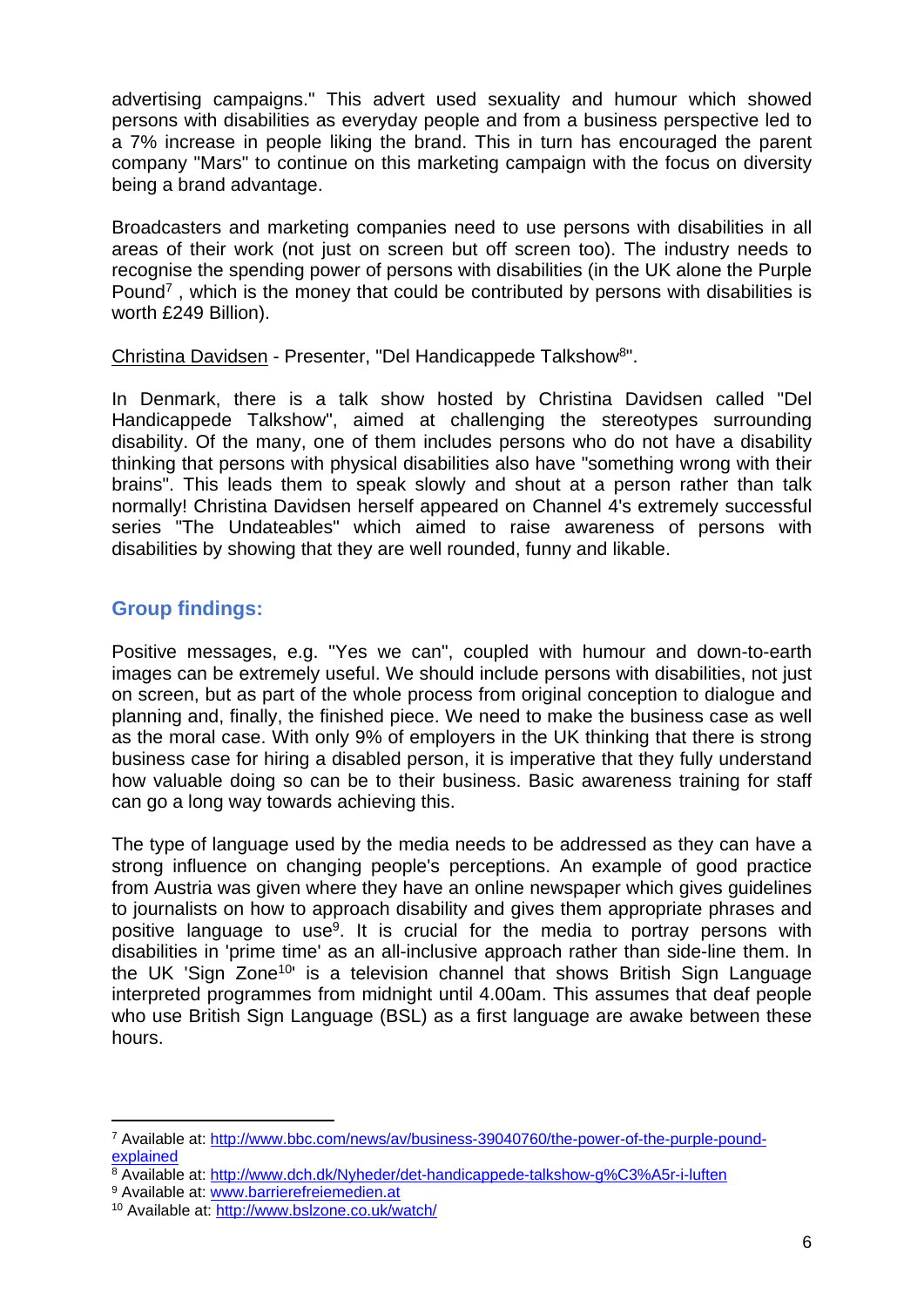There needs to be a balance between portraying the lives of 'ordinary' persons with disabilities as well as, for example, 'The Superhumans'. Not only can persons with disabilities feel left out or 'not good enough' if this is not achieved but also there is a danger of the general public thinking that all persons with disabilities can be high achievers. Therefore, persons with disabilities and organisations representing them should be including persons with disabilities in all decisions when it comes to portraying them in the media. "Nothing about us without us" should be always taken into account.

Organisations should strive to achieve accessibility not just in their premises, but also throughout the media, television, radio, written publications and websites. Sign language interpreters, audio description, large print and Braille publications and many other forms of accessibility should be taken into account rather than just the physical requirements of a building.

## <span id="page-6-0"></span>**Recommendations**

- Use positive messages surrounding persons with disabilities in the media.
- Include persons with disabilities in all decisions when it comes to portraying them in the media.
- Ensure that media uses positive language when referring to persons with disabilities and that programmes and adverts are shown at all times of the day.
- Ensure the media's needs focus on all types of persons with disabilities rather than just the high achievers (such as, for example, in sport).
- Tackle accessibility in all its many forms and avoid focusing on wheelchair or mobility accessibility only.
- Provide disability awareness training to all staff, at all levels in every organisation.

# <span id="page-6-1"></span>**Session 2: Awareness raising of persons with disabilities by changing the attitudes of children in schools**

## Contributor: Orlando Costa - Senior Officer, National Institute for Rehabilitation, Portugal

The main goal is to raise awareness of persons with disabilities for children in schools from a very early age. On average, 2.5% of pupils in schools have a disability. If children grow up in an inclusive environment, preconceptions about persons with disabilities can be averted in later life.

In Portugal, they introduced a competition to make film for students of public and private secondary schools. The first round was at school level, and winners progressed to national level. Prize money was awarded. Up until 2011 this was a very successful initiative, however, in recent years the number of applications for participation has declined, due to social and financial stresses. However, this initiative will continue as it is believed that raising awareness in schools will contribute to inclusion.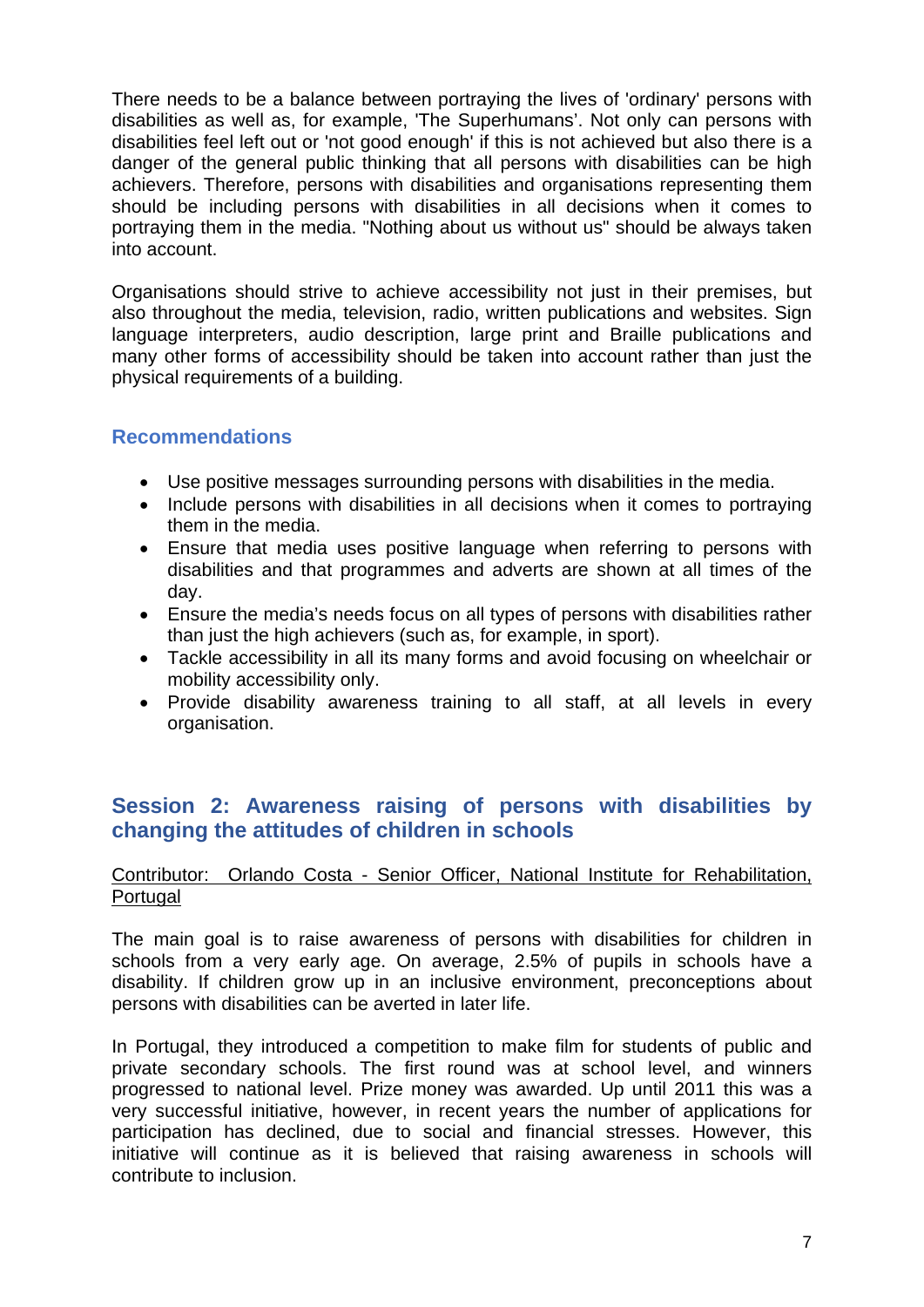## Contributor: Vincenzo Falabella, President of the Italian Federation for Overcoming **Disability**

In Italy there is an inclusive school system. There are 234,000 pupils with disabilities and all are included in mainstream schools and in ordinary lessons. A mixed system exists in Spain, the UK, Sweden and Germany. This presentation was illustrated with analytical data which can be found on the Council of Europe website for this Seminar.

# <span id="page-7-0"></span>**Group findings:**

In order to raise awareness in schools, it is imperative to involve teachers. Teacher training should include disability awareness training, and teachers should be shown how to make lessons accessible to all. Accessible materials should be used in lessons and differentiation employed to ensure that every child has access to learning regardless of disability. Teachers also need to know how to challenge stereotypes and encourage acceptance of all.

Parents can also play a large part in raising awareness with their children. The provision of workshops in schools, including parents of children with disabilities and parents of able-bodied children, would benefit all by increasing understanding and enabling interaction.

All schools should be accessible and the involvement of children with disabilities in designing accessible areas would be constructive. There are many assistive aids available, both technological and practical, and these should be used where appropriate.

## <span id="page-7-1"></span>**Recommendations**

- Provide disability awareness training in educational environments for both teachers and pupils alike.
- Include disability awareness training in teacher training programmes.
- Use accessible materials in lessons.
- Involve and encourage parents to take part in workshops at school and play a part in raising awareness.
- Ensure that schools are accessible for a much wider range of disabilities, rather than just physical disabilities.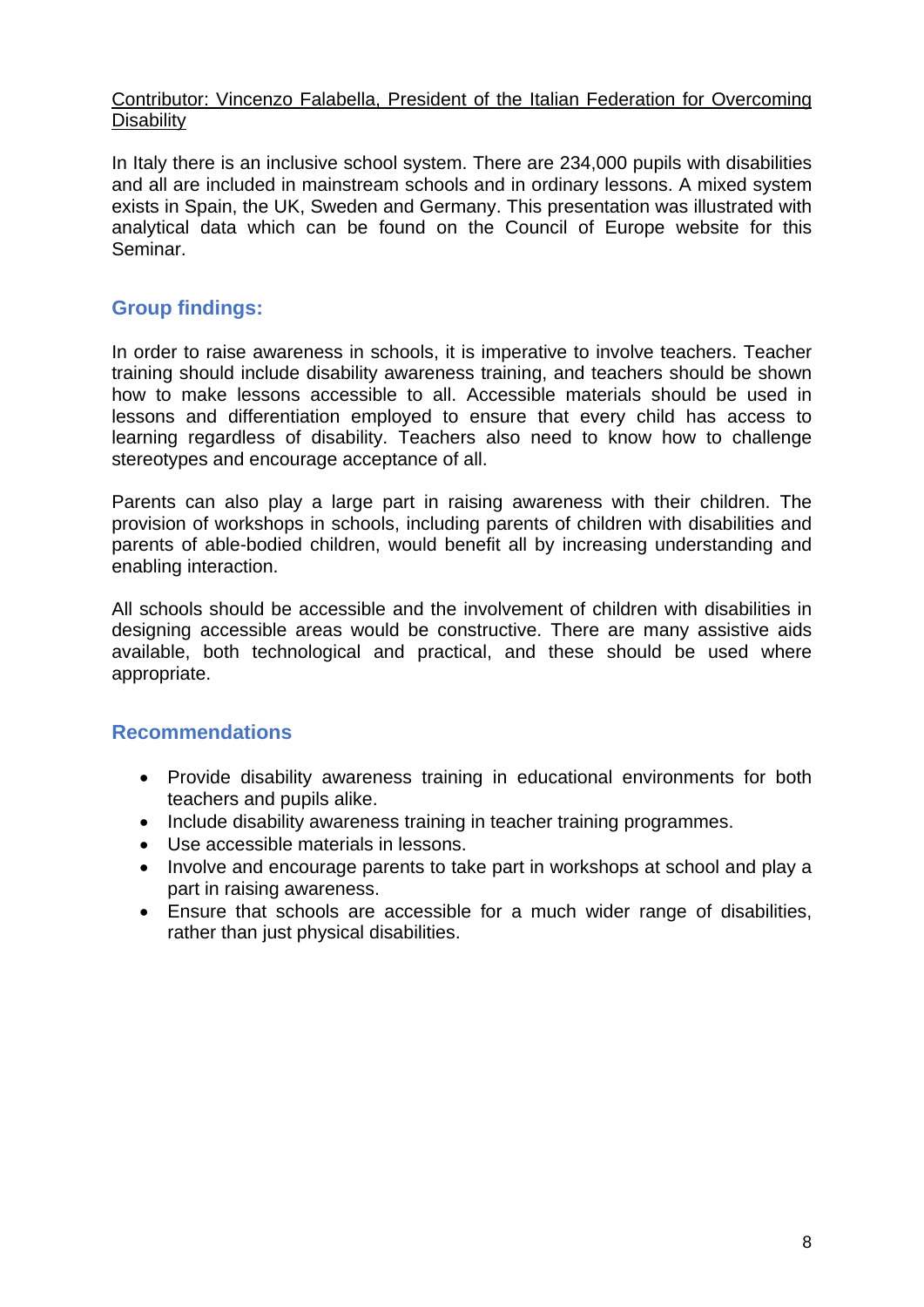# <span id="page-8-0"></span>**Session 3: Awareness raising through sport**

## Contributor: Martha Jo Braycich - Senior Director for Community Impact Initiatives at Special Olympics Europe-Eurasia

Awareness of persons with disabilities in sports has increased over recent years with more prominent coverage of events such as the Paralympics, The Invictus Games and, to a lesser degree, Special Olympics. Many more Special Olympics events are being organised in every country for children with disabilities – last year there were more than 100,000 events held in 172 countries worldwide, with 5 million participating athletes.

Being involved in sports is very beneficial for children with an intellectual disability and a great way to achieve inclusion. It improves their self-confidence and gives them opportunities for social interaction, both with other children who have an intellectual disability and with children who do not have a disability. Events organised at school can help them bond with their peers and these positive experiences will remain with them in to adult life.

Support is needed to encourage more activities led by young persons in local communities – involvement in such events will help to break down prejudice and reduce bullying. In addition, being involved in a sports activity or club does not just involve participating in the sport – there are opportunities for young persons with a disability to get involved in others ways, for example as coaches, administrators and fund-raisers, helping to change the perception of persons who do not have a disability and giving them skills they can take in to adulthood.

#### Example: Martin Nielsen

Martin Nielsen is a 24 year old Special Olympics athlete. He has been an athlete for 5 years having heard about it at a local club. He described how he started with football and graduated to athletics – he has competed in a number of Special Olympics and won several medals. Martin Nielsen explained that he likes the opportunities that being involved in athletics affords him, such as meeting people from other countries and making new friends. He likes sport as it gives him a purpose and something enjoyable to occupy his time when he has finished school. When he completes his schooling he would like to secure a job as a coach. In the past he has organised workshops on wellbeing and has led training sessions on different running techniques.

## Contributor: Mads Henriksen - Teacher at the Handicap Sports Knowledge Centre **Denmark**

The participants spoke heard about a sports school for young adults This concentrates more on personal development programmes, giving young persons with disabilities the opportunity to develop self-confidence, aiming to empower them and give them life skills which will help with independence in their own lives and interaction within their community. The children's own experiences are drawn upon when establishing the programmes, ensuring they are relevant. Mr. Henriksen works with local elementary schools, the University of Copenhagen, teachers and other specialised schools.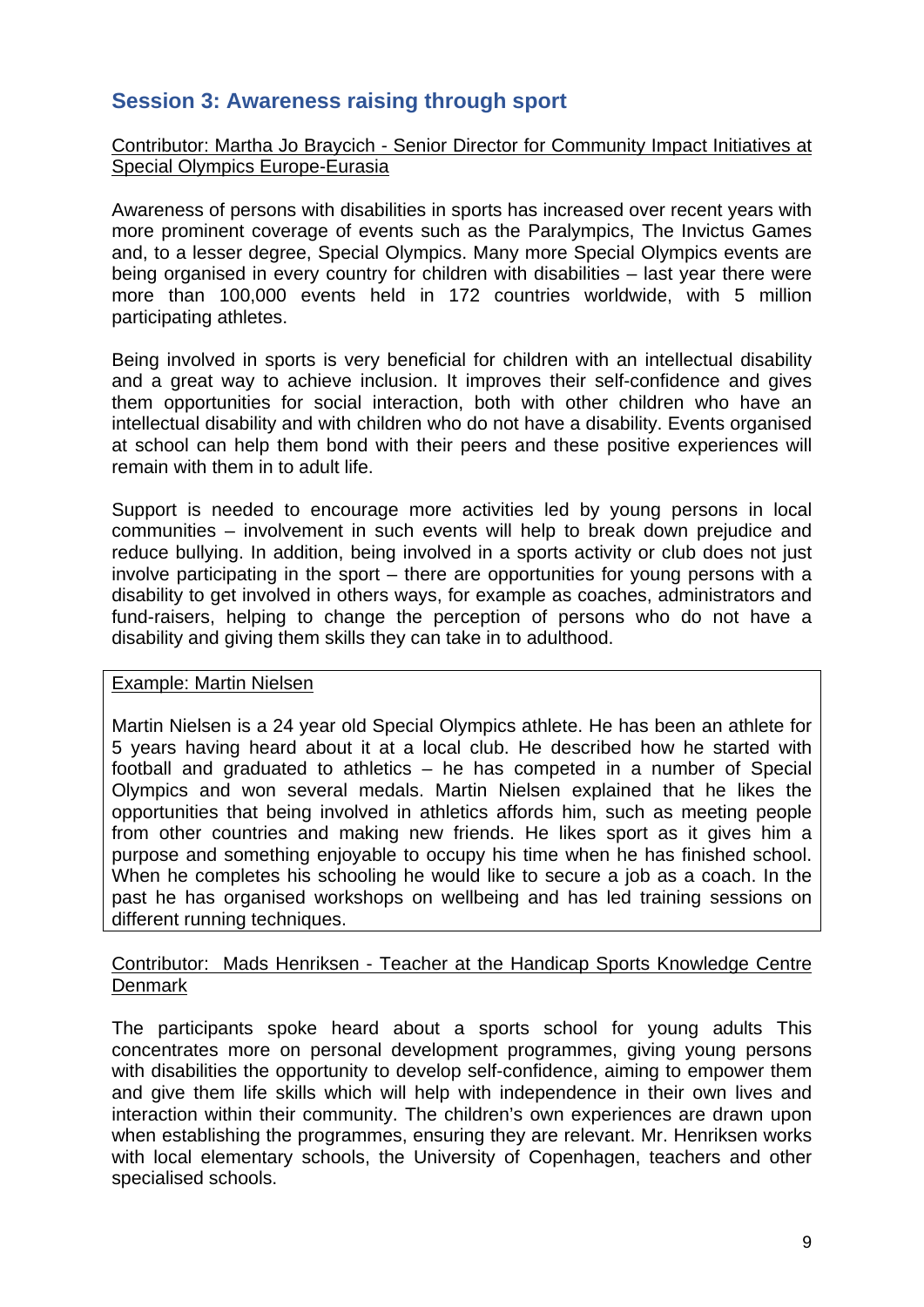## Contributors: Anne Andersen and Soren Kristensen - Parasport Denmark

The aim of Parasport Denmark<sup>11</sup> is to include children with disabilities in general sports clubs. It is recognised that experiences with families, at school and participating in hobbies all influence a young person's social identity. Generally, schools only offer physical education lessons, and if young person wants to get more involved in sports they have to go to a sports club run by volunteers. These clubs give young persons with disabilities the chance to meet new friends and interact with persons of different ages, from children to adults. The training given at Parasport is adapted to suit the needs of the person receiving it.

Parasport runs a team inclusion project which is aimed at 6-18 years old going to a special school and with developmental disability, ADHD, autism or a physical disability. They run the project in collaboration with a sports club and the special school. Potential participants and their parents are invited to the club and a team is formed. Initially, the team is trained by a Parasport coach, supported by staff from the school. As the team progresses, the school staff pull back from the training and a Parasport Superleder organises the team ongoing. Superleders are volunteers who are committed to inclusion - they are the team administrators, organising activities, participation in competitions and matches and social events.

Parasport is funded by the National Board of Social Services which enables them to pay for the school staff, compensate the Superleder and coach and fund inclusive activities and social events. The involvement of the school at the beginning, when the team is formed, provides reassurance to the parents, young people and the sports club that it is a safe environment.

The Special Olympics is integrated in to the Danish sports system and is part of Parasport. In the UK, Special Olympics is a separate NGO working with the Youth Trust and suffers from lack of funding. In many countries the Special Olympics does not enjoy the same status as the Paralympics.

An evaluation was conducted in five European countries to examine the impact that Special Olympics has on the lives of young persons with disabilities<sup>12</sup>. It concluded that involvement in Special Olympics has engendered more positive attitudes from people who do not have a disability – they view the person with a disability as an athlete and a member of the team rather than as a person with disabilities.

# <span id="page-9-0"></span>**Group findings:**

In considering what has been effective in the raising of awareness of persons with disabilities through sport, several benefits were identified. The general public is more ready to view persons with disabilities as normal. It encourages young persons with disabilities to get involved in sports, improving their physical and mental health and instilling the value of working as a team as well as perseverance and tenacity. Clubs and coaches are learning adaptive training techniques in order to increase inclusion.

<sup>11</sup> Available at:<http://parasport.dk>

<sup>12</sup> 'Unified Gives us a Chance': An Evaluation of Special Olympics Youth Unified Sports Programme in Europe/Eurasia, available at:

[https://www.specialolympics.org/uploadedFiles/LandingPage/WhatWeDo/Final%20Report%20Unified](https://www.specialolympics.org/uploadedFiles/LandingPage/WhatWeDo/Final%20Report%20Unified%20Sports10%20Sept%202010.pdf) [%20Sports10%20Sept%202010.pdf](https://www.specialolympics.org/uploadedFiles/LandingPage/WhatWeDo/Final%20Report%20Unified%20Sports10%20Sept%202010.pdf)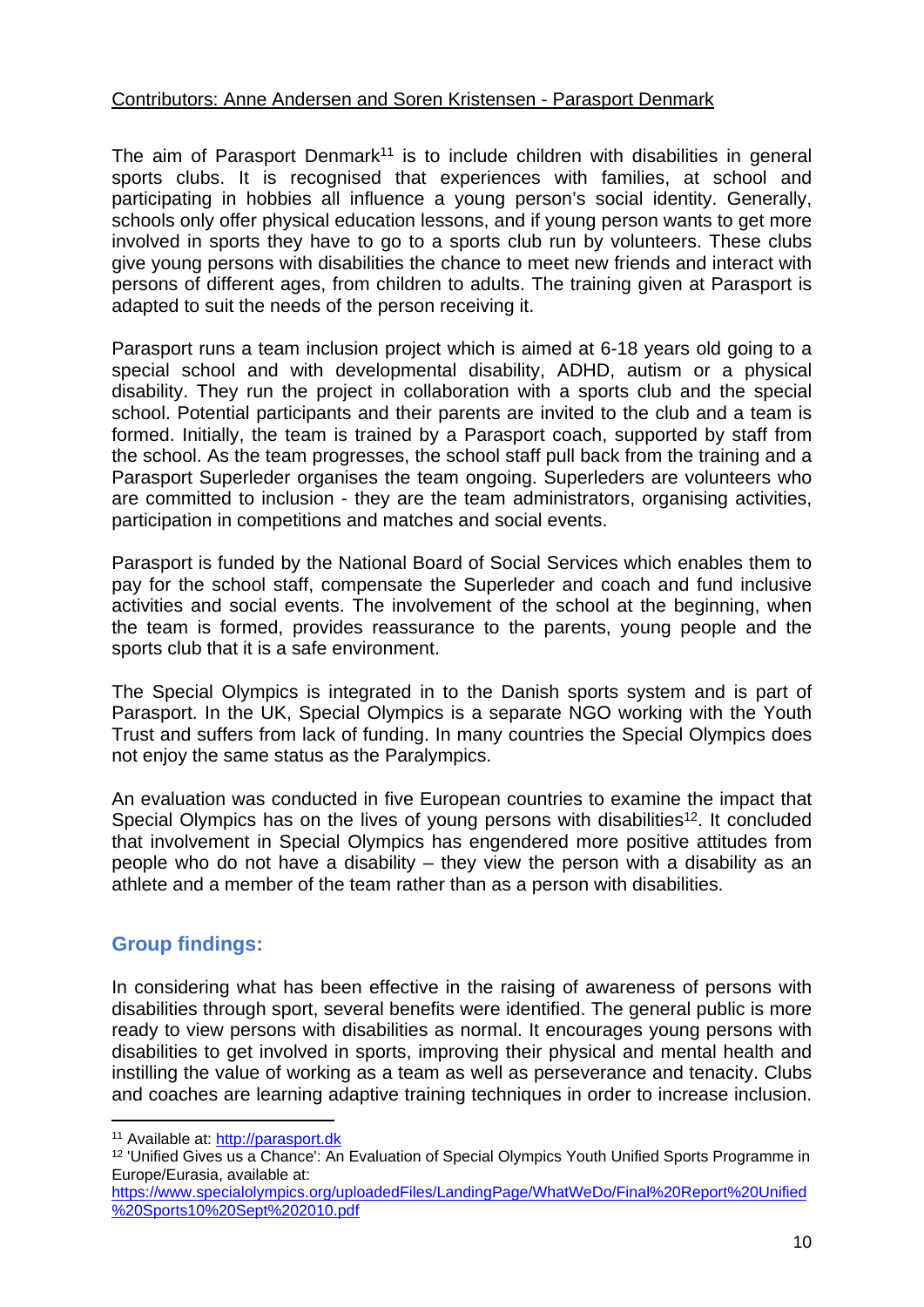Supporters of teams, whether they have a disability or not, have a shared interest, which highlights more what they have in common rather than their differences. Paralympic athletes provide inspiration for young people and can be employed to promote the positive impact that being involved in sports can have on a person's life and help to devise sports programmes for young people. Media coverage of Paralympic sport has increased significantly and this has contributed to more positive attitudes amongst viewers, both those with a disability and those who do not have a disability. It was also noted that we should not only raise awareness through professional sport, but encourage young persons with disabilities to get involved in sport for the sake of sports. To be a part of a club as a hobby is just as important.

There are challenges faced by those aiming to raise awareness of persons with disabilities through sport. Sports grounds and facilities have to be made accessible and there are often financial and physical difficulties related to this. Equally, it is not always easy for a person with disabilities to travel to and from the sports facility or indeed to competitions and matches. There is a lack of funding for sports activities for persons with disabilities. It is also recognised that more encouragement is needed for women with disabilities to get involved in sports because discrimination occurs both because of their gender and disability. Inclusive sports are a positive way to address and highlight both issues.

## <span id="page-10-0"></span>**Recommendations**

- Promote adaptive training techniques to clubs and coaches in order to increase inclusion for persons with disabilities.
- Encourage young persons with disabilities to get involved in sport as a good way of keeping fit and as a hobby.
- Ensure that sports grounds and facilities are made accessible for a wide range of persons with disabilities.
- Encourage women with disabilities to get involved in sporting activities, as they are subject to discrimination on multiple grounds.
- Provide disability awareness training to coaches, teams and individual participants within the sporting environment.

# <span id="page-10-1"></span>**Session 4: Breaking down prejudice in employment for persons with disabilities**

## Contributor: Valerija Buzan - European Association of Service Providers for Persons with Disabilities

The aim of the European Association of Service Providers (EASPD), a non-profit NGO in the disability sector, is to provide community based services focussing on persons with disabilities. Persons with disabilities receives support from professionals at home to assess their needs and the particular support they require, then the public funding they receive is paid directly to them rather than to a service provider, allowing them to choose which provider to use themselves.

In order for persons with disabilities to increase their employability there needs to be a robust teaching and support system in schools to help them develop confidence,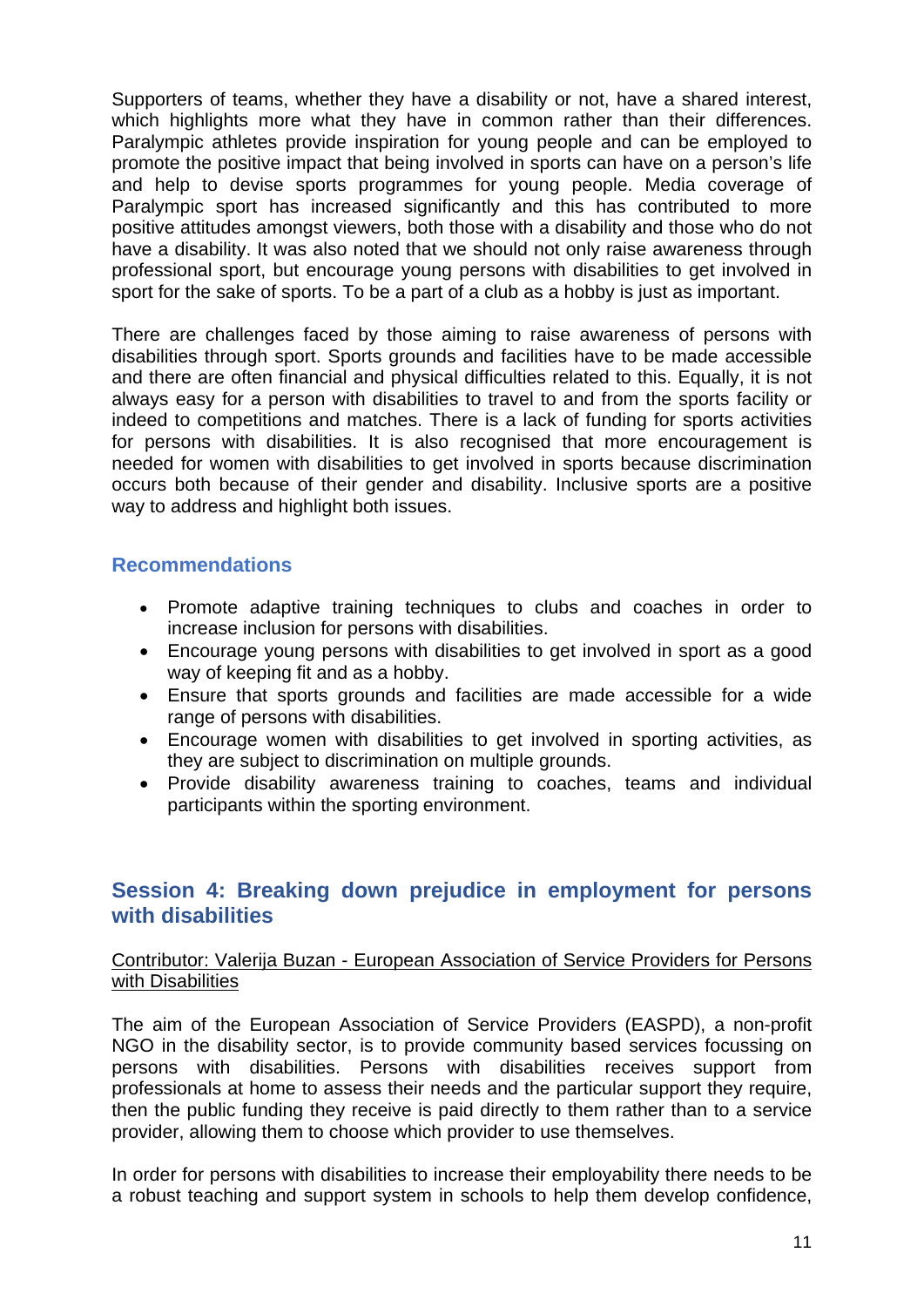life and social skills. Ms. Buzan gave examples of a café, bakery and hostel that employ persons with disabilities or learning difficulties and how they focus on the person's strengths and abilities rather than what they are not able to do.

## Contributor: Morten Wulf, Fonden Unges, Denmark

Mr. Wulf gave an example of good practice in the Youth Foundation which works with young persons with autism to help them develop life and employment skills which will allow them to integrate in to the workplace. A programme called 'Ready to Start' works with local authorities and provides young persons with autism with an opportunity to join an internship<sup>13</sup>. The local authority funds the internship, providing 2000 euros per month, which also covers the cost of a support worker. This means that 85% of young persons with autism who join such an internship retain their employment after a year. Supermarkets for instance traditionally have a high turnover of staff and are now increasingly employing persons with autism.

There is no quick fix for the challenge of increasing the number of persons with autism in the workplace. Many potential employees with a disability want to work, but have no previous experience which disadvantages them. The integral part of 'Ready to Start' programme is a scheme where a mentor (external to the business) trains the employee in certain skills and tasks and measures on a quarterly basis how their effectiveness is progressing. Afterwards the employer pays a salary, which reflects the effectiveness of the employee concerned. There are currently 75 adults on the scheme and 49 of those are in regular employment.

### Contributor: Anni Sorensen, President for LEV, Danish Organisation for persons with intellectual disabilities

This NGO was established in 2009 to support some of the 50,000 persons with intellectual disabilities in Denmark. Klapjob is a project which has helped more than 2,500 persons with intellectual disabilities gain employment. Persons with intellectual disabilities contact Klapjob, often assisted by a support worker or local municipality. 85% of applicants, after a short work placement, remain in the workplace.

There are many benefits of being in employment. Quality of life is improved along with enhanced financial stability. Often they enjoy better health therefore reducing the need for support from professionals. Having a work identity helps provide motivation and improve self-esteem.

There are challenges faced in implementing projects of this kind. Persons in segregated environments often do not want to change the status quo and families and professionals express anxiety about removing persons from protected environments. Some local authorities are reluctant to co-operate with NGOs. In addition the projects have to be financed by the state and there is limited funding.

# <span id="page-11-0"></span>**Group findings:**

In order to bring about effective progress in breaking down prejudices in employment for persons with disabilities, there needs to be a sturdy business case in place for both business and authorities, based on case studies and data analysis. Employers,

<sup>13</sup> Available at:<http://klartilstart.dk/>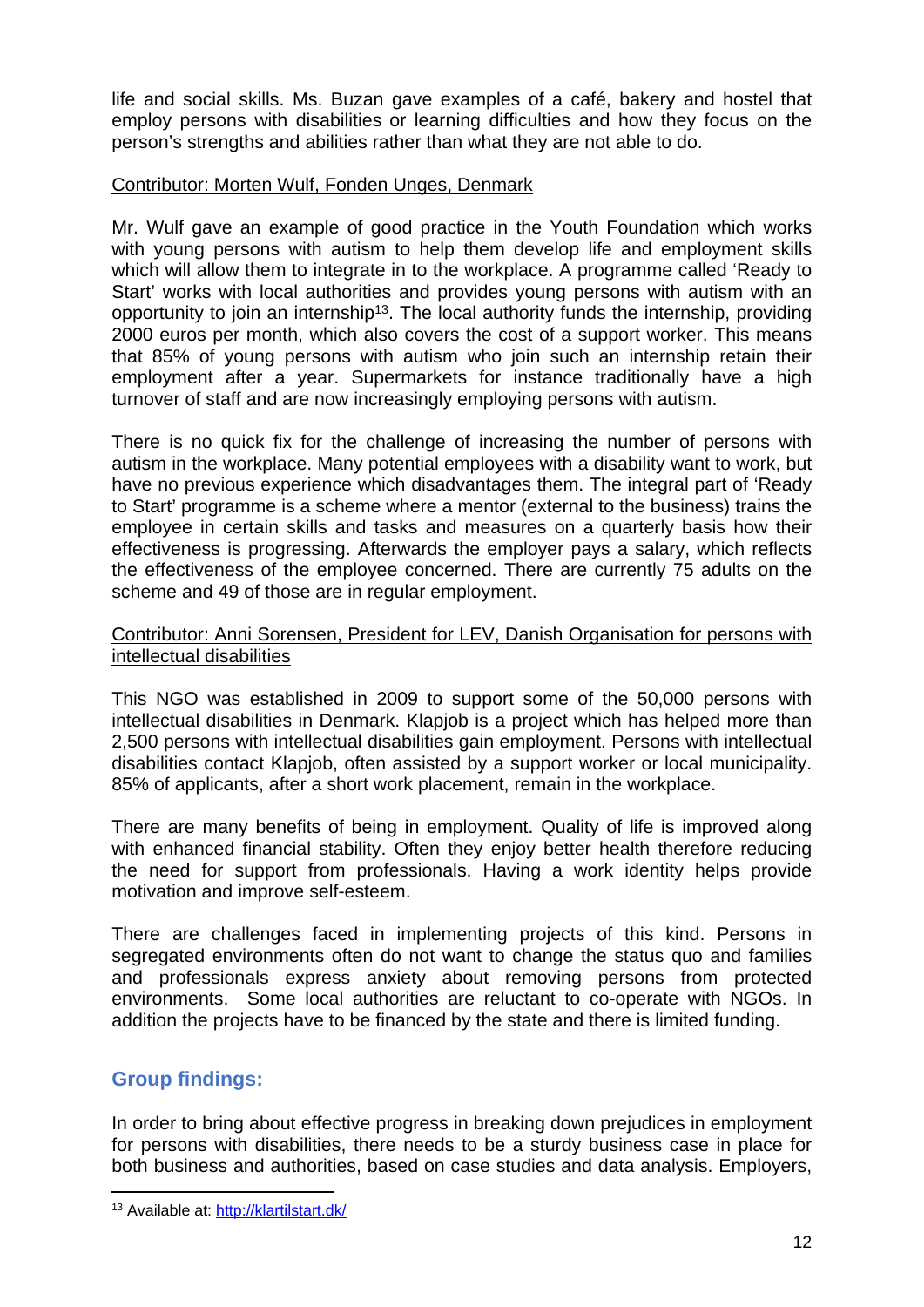local and central government, have to work collaboratively to produce a robust support infrastructure for persons with a disability, and benefits and allowances have to be structured to ensure the person has access to work. Funding should be made available to entrepreneurs who are committed to inclusion in the workplace. As well as effective teaching and support in schools, parents should be encouraged to develop their child's personal autonomy and prepare them for living independent lives. Social and wider media should be spurred on to dedicate more time to disability awareness issues.

There are challenges involved in making employment more inclusive. Any business case needs to be measurable to enable monitoring of its effectiveness. Employers need to be positively incentivised to employ persons with disabilities – punitive measures, such as insisting that a certain percentage of their workforce are persons with disabilities and issuing fines if not, are not working. Many persons with disabilities currently find that gaining employment leaves them worse off financially due to loss of benefits which discourages them from seeking work and this is an important hurdle to overcome. Preparation for life after school needs to be increased in education, through lessons, careers workshops and support groups.

## <span id="page-12-0"></span>**Recommendations**

- Promote inclusive development and collection of reliable disability data to show that it is good for both businesses and the economy, and to help break down prejudices in employment for persons with disabilities.
- Provide incentives, including funding, to entrepreneurs who are committed to inclusion in the workplace.
- Give visibility to good practice examples of employers who hire persons with disabilities.
- Encourage educational establishments to provide career workshops and support groups to young students with disabilities to better prepare them for professional life and job market.
- Provide disability awareness training to all employees, from senior to the most junior levels.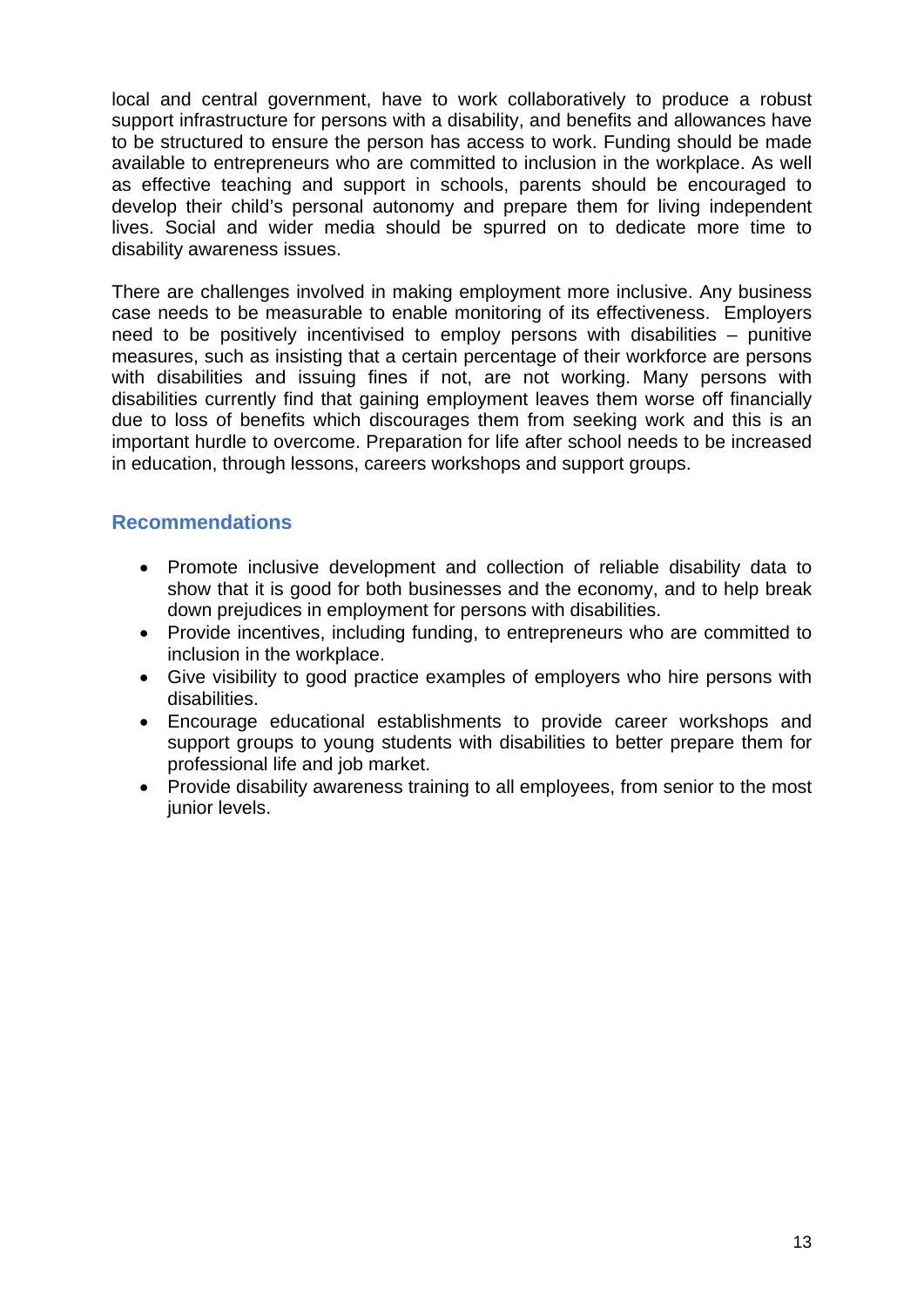# <span id="page-13-0"></span>**Summary**

The seminar was brought to a close by Mie Henriette Eriksen and Liri Kopaçi-Di Michele who rounded up the events of the two days, gave us their final thoughts on the subject and talked about work ahead.

Ms. Henriette Eriksen impressed upon us that it is crystal clear why this issue is so important but while the object itself of raising awareness for persons with disabilities is straightforward we have many tasks ahead of us in order to achieve it. If we are to succeed we must take a multi-directional approach involving many stakeholders. We must include persons with disabilities in all aspects of awareness raising as they are some of the best ambassadors for changing attitudes. The Danish Chairmanship will continue a mutual co-operation with other European nations.

Ms. Kopaçi-Di Michele reminded us that while we have achieved some good work challenging prejudices, stigma and accessibility barriers - there is much to do. Stereotypes are all around us and education from an early age is of key importance. The school environment is very important and children must learn the value of diversity from an early age.

Diversity and inclusion, surveys and data collection should be at the heart of policy making and it is heartening to see so many good practices taking place. The media play such an important role in challenging stigma, stereotypes and negative attitudes. Sport can provide many opportunities and promote healthier lifestyles, and having a job is very important not just from a financial perspective - it can improve quality of life and contribute greatly towards society.

The promotion of good practice is paramount and something that the Council of Europe is doing through seminars such as these - through presentations, group work and recommendations we can find insights in to the challenges ahead and identify ways to overcome them. We must continue these conversations in order to break down barriers cement clear objectives and find the right strategies in order to achieve our aims. Some of the good examples of work we have heard about during this seminar are easily transferable and we must learn to use them. Change is possible if there is enough political will and leadership. We must strive for this and ensure support for all people at a grass roots level.

The governments of member States will drive the implementation of the Council of Europe Disability Strategy; however, persons with disabilities, NGOs and other stakeholders will also play an important role. All member States will benefit from the support of the Council of Europe, as it continues to facilitate seminars such as these inviting discussions, deliberations and the exchange of good practice.